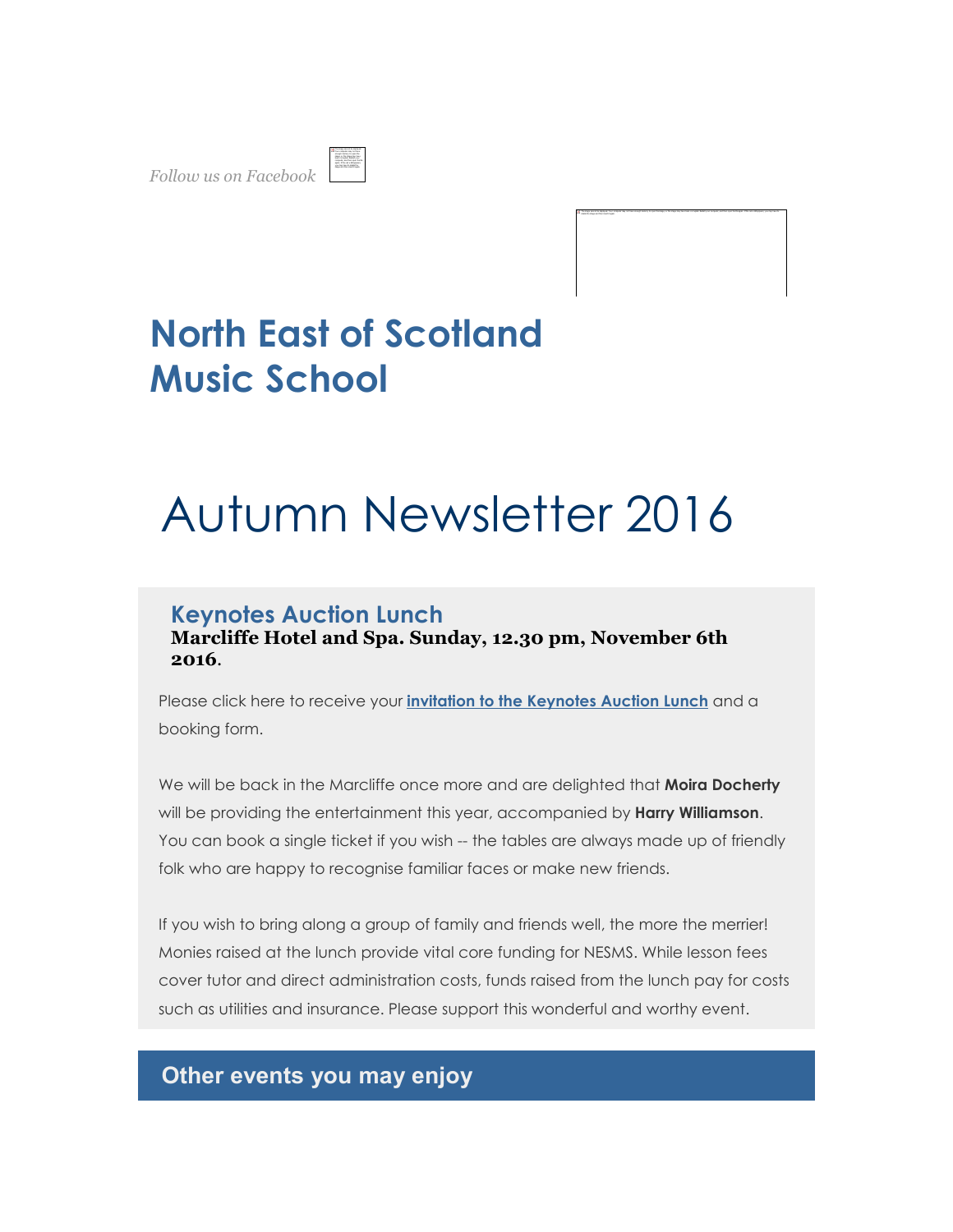#### **Haddo House Festival - Visions. Wednesday 5th October at 7.30 pm**

Three of our talented students **Christopher Smith** (oboe), **Kirsty Campbell** (flute) and **Kara Taylor** (cello), accompanied by **Richard Bailey**, will be performing at the Festival. Their performance will be followed by a talk by renowned author Stuart McBride.

**Lunchbreak Concert - The Citadel, Thursday 10th November at 12.45 pm**

If you haven't yet had the pleasure of hearing the NESMS **Flute Choir** perform then don't miss this wonderful opportunity to enjoy their extraordinary talent and wide ranging repertoire.

**Lunchbreak Concert - The Citadel, Thursday 1st December Talk 12 to 12.20 pm. Recital 12.45 pm**

**Joseph Long** will play the Sonata No. 3 in B minor by Chopin. Get there in good time – his performances are always a sell out!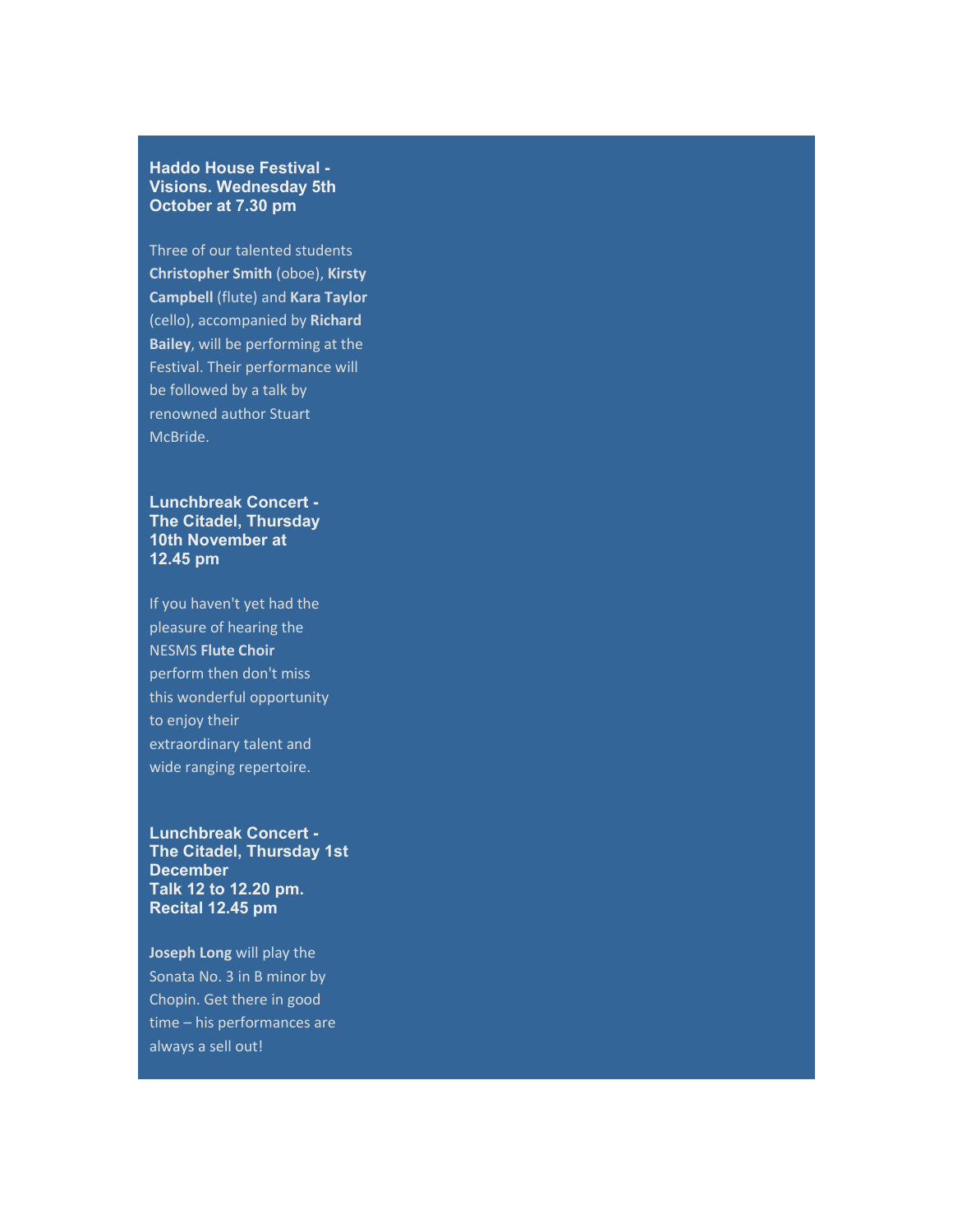# **Please alert your family, friends and acquaintances about NESMS' Scholarship Auditions**

You are eligible to apply if you are in **full time education** (school, college or university) and of at least Grade 5 level. All ages welcome. Closing date is 26th October 2016. You can download an application form **here**.

#### **Did You Know?**

Our **students' achievements** are now listed on our website and are regularly updated. Why not take a look and see if you know anyone whose name is in lights - you might even be listed there yourself! Go to our News and Events webpage.

#### **NESMS On Facebook**

Kathleen has been posting regularly on our Facebook page, keeping us up-to-date with what is happening in NESMS as well as in musical circles in Aberdeen and the wider world. The **hit rate** of our page has increased from roughly 20 a week last spring to about 1,000 a week this September. If you are not one of those 1,000, then take a look and see what you have been missing!

## **Many thanks to our students who have recently performed on behalf of NESMS:**

**Kara Taylor**, **Flossie Roberts** and **Michael Stringer** with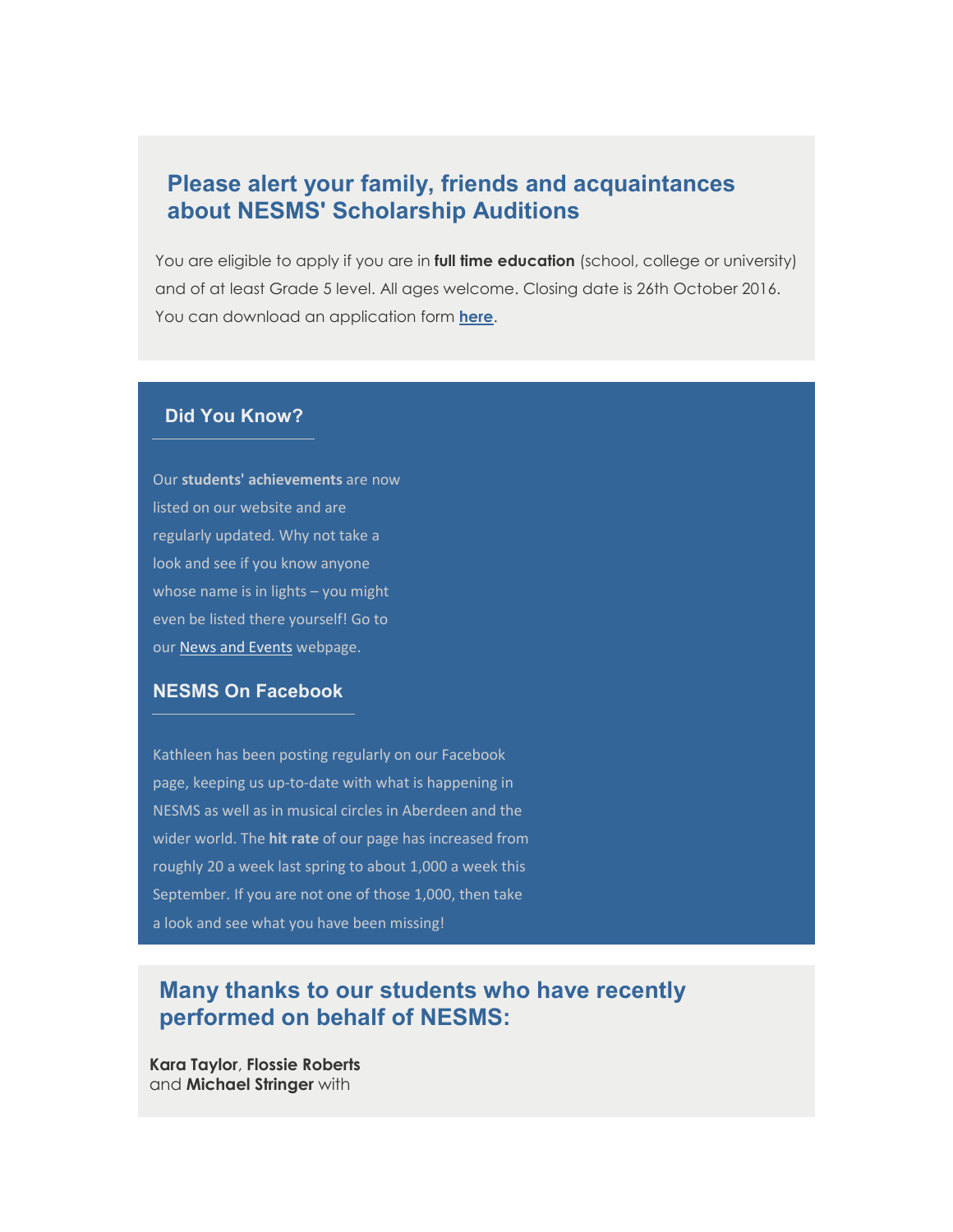accompanist **Richard Bailey** for Aberdeen International Youth Festival at the Winter Gardens, Duthie Park.

#### **Adam Auchie**, **Dexter Fawcett** and **Gordon Cooper** for Aberdeen International Youth Festival at Queens Cross.

#### **Siobhan Ironside** for

the fundraising Skateraw Hall concert at Skateraw, Newtonhill.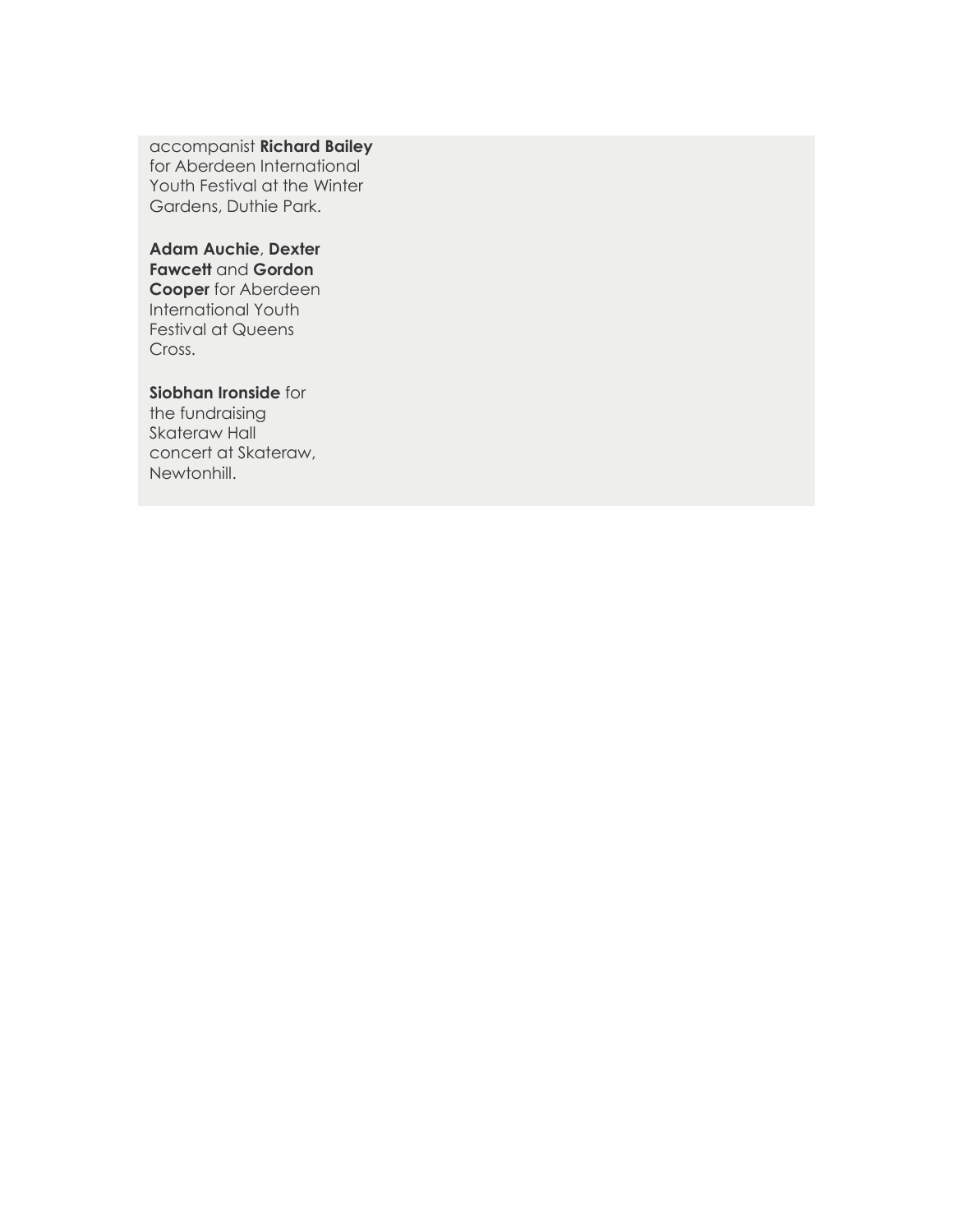# **Donors without whose generous support we could not exist:**

Aberdeen Asset Mangement Aberdeen Bach Choir Aberdeen City Council Creative Funding BAA Communities Fund Balmoral Group Holdings Batchworth Trust David and June Gordon Memorial Trust E H Tutty Trust Ernest Cook Trust Fiona Kennedy's Nae Ordinary Burns Night Supper

# Garfield Weston Foundation

Hugh Fraser Foundation Innes Trust Jennie S Gordon Memorial Foundation John Gordon Foundation Mattioli Woods Martin Connell Charitable Trust Meston Reid & Co The Privy Purse Roberston Trust Rotary Club of Aberdeen St Machar The Skene Group Thomas Primrose Trust Turriff Rotary Club

**Sincere thanks to the very many private individuals who also support**